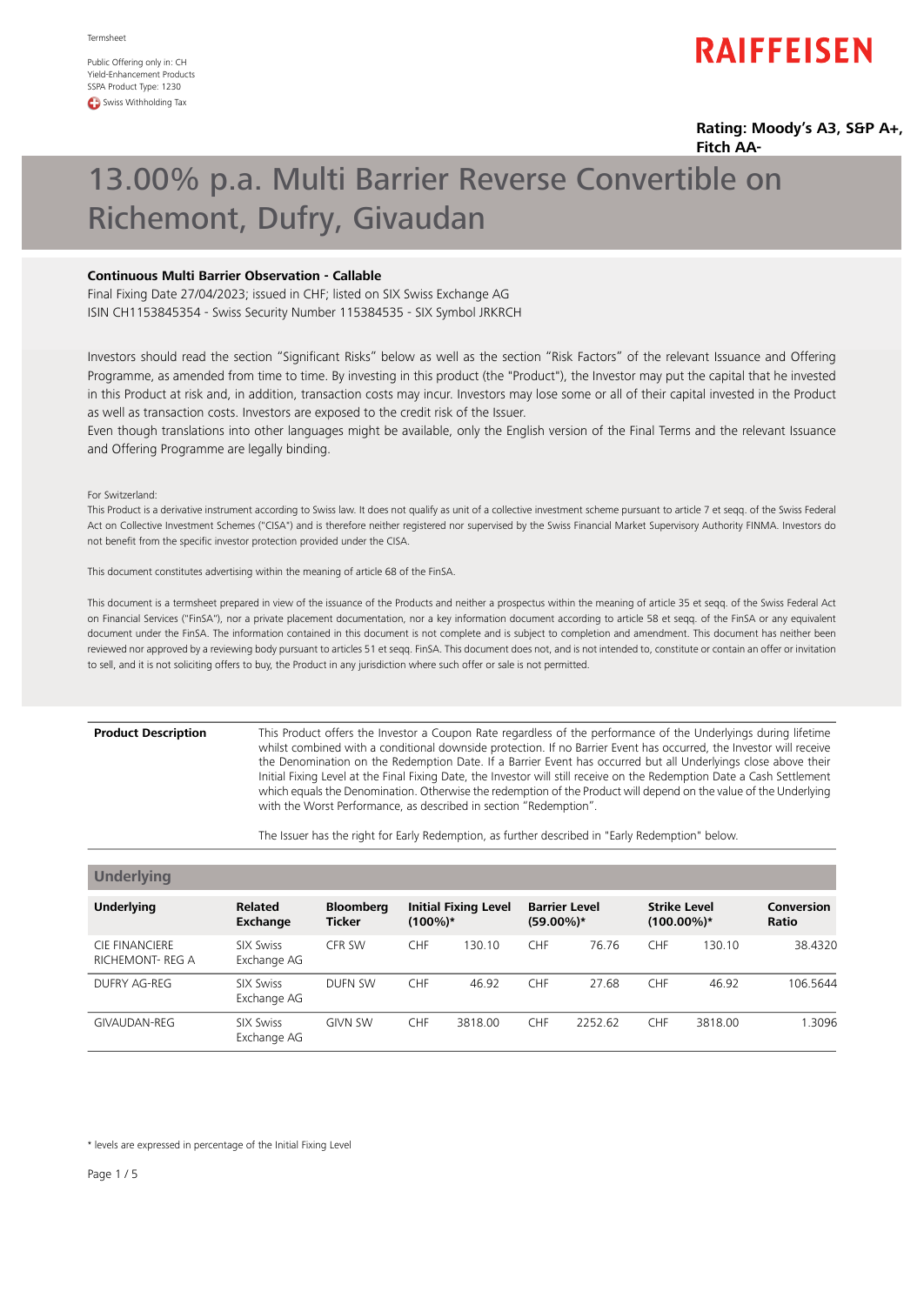# **Product Details**

| Swiss Security Number                          | 115384535                                                                                                                                                                                                                                                                                                                                                                                              |
|------------------------------------------------|--------------------------------------------------------------------------------------------------------------------------------------------------------------------------------------------------------------------------------------------------------------------------------------------------------------------------------------------------------------------------------------------------------|
| <b>ISIN</b>                                    | CH1153845354                                                                                                                                                                                                                                                                                                                                                                                           |
| SIX Symbol                                     | <b>JRKRCH</b>                                                                                                                                                                                                                                                                                                                                                                                          |
| <b>Issue Price</b>                             | 100.00%                                                                                                                                                                                                                                                                                                                                                                                                |
| <b>Issue Size</b>                              | CHF 10'000'000 (can be increased at any time)                                                                                                                                                                                                                                                                                                                                                          |
| Denomination                                   | CHF 5'000                                                                                                                                                                                                                                                                                                                                                                                              |
| Settlement Currency                            | <b>CHF</b>                                                                                                                                                                                                                                                                                                                                                                                             |
| Coupon Rate                                    | 13.00% p.a.<br>The Coupon Rate is split in two components for Swiss taxation purposes:<br>Interest Component<br>$0.00\%$ p.a.<br>Option Premium Component<br>13.00% p.a.                                                                                                                                                                                                                               |
| Coupon Amount(s) and Coupon<br>Payment Date(s) | In case no Early Redemption has occurred, the following applies. The Coupon Amount(s) per Product will be paid<br>in the Settlement Currency on the respective Coupon Payment Date(s). Following Business Day Convention applies.<br>CHF 162.50 paid on 04/05/2022<br>CHF 162.50 paid on 04/08/2022<br>CHF 162.50 paid on 03/11/2022<br>CHF 162.50 paid on 03/02/2023<br>CHF 162.50 paid on 04/05/2023 |
| <b>Dates</b>                                   |                                                                                                                                                                                                                                                                                                                                                                                                        |
| Subscription Start Date                        | 21/01/2022                                                                                                                                                                                                                                                                                                                                                                                             |
| Subscription End Date                          | 28/01/2022 15:00 CET                                                                                                                                                                                                                                                                                                                                                                                   |
| Initial Fixing Date                            | 28/01/2022                                                                                                                                                                                                                                                                                                                                                                                             |
| Issue Date                                     | 04/02/2022                                                                                                                                                                                                                                                                                                                                                                                             |
| First Exchange Trading Date                    | 04/02/2022 (anticipated)                                                                                                                                                                                                                                                                                                                                                                               |
| Last Trading Day/Time                          | 27/04/2023 / Exchange market close                                                                                                                                                                                                                                                                                                                                                                     |
| Final Fixing Date                              | 27/04/2023 (subject to Market Disruption Event provisions)                                                                                                                                                                                                                                                                                                                                             |

Redemption Date 04/05/2023 (subject to Settlement Disruption Event provisions)

**Early Redemption Observation Date Early Redemption Date** Early Redemption Observation and Early Redemption Dates 1 27/07/2022 04/08/2022 2 27/10/2022 03/11/2022 3 27/01/2023 03/02/2023

> If any of the above-mentioned Early Redemption Observation Dates is not an Exchange Business Day for an Underlying, the next following Exchange Business Day for that Underlying shall be the respective Early Redemption Observation Date. General Terms and Conditions apply also to the Early Redemption Observation Dates as if they were Final Fixing Dates. If any of the above-mentioned Early Redemption Dates is not a Business Day, the next following Business Day will apply.

# **RAIFFEISEN**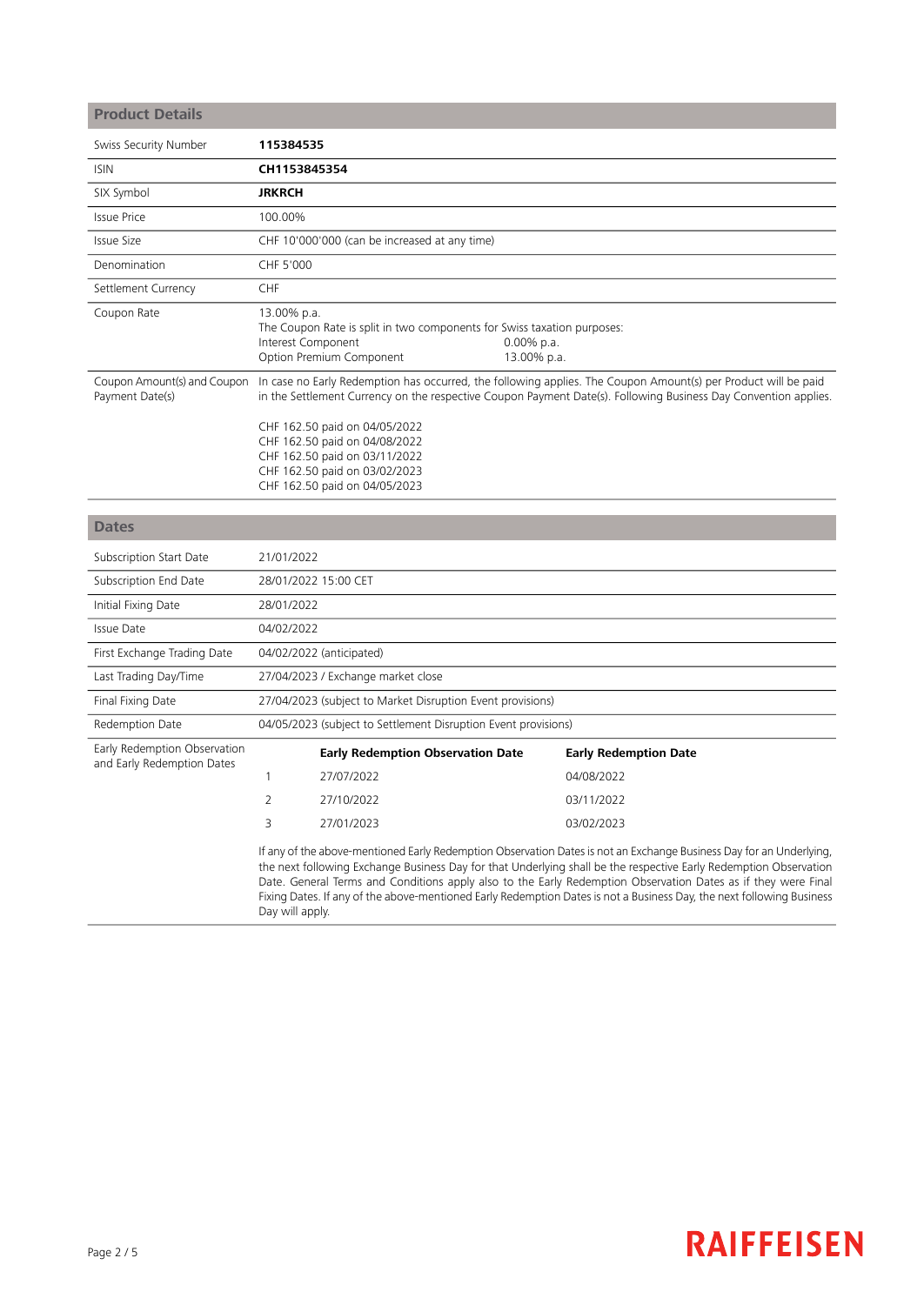## **Redemption**

In case no Early Redemption has occurred, the following applies. The Coupon Amount(s) per Product will be paid in any case at the respective Coupon Payment Date(s). In addition the Investor is entitled to receive from the Issuer on the Redemption Date per Product:

| Scenario 1                        | If a Barrier Event has NOT occurred, the Investor will receive a Cash Settlement in the Settlement Currency equal to:<br>Denomination                                                                                                                                                                                                                                                                                                                                                                                                                                                                                                                                                                                                         |  |
|-----------------------------------|-----------------------------------------------------------------------------------------------------------------------------------------------------------------------------------------------------------------------------------------------------------------------------------------------------------------------------------------------------------------------------------------------------------------------------------------------------------------------------------------------------------------------------------------------------------------------------------------------------------------------------------------------------------------------------------------------------------------------------------------------|--|
| <b>Scenario 2</b>                 | If a Barrier Event has occurred and<br>If the Final Fixing Level of the Underlying with the Worst Performance is at or below the respective Strike<br>a <sub>r</sub><br>Level, the Investor will receive a round number (i.e. Conversion Ratio) of the Underlying with the Worst<br>Performance per Product. Any potential fractional Conversion Ratio entitlements (Fraction of Underlyings)<br>will be paid in cash, based on the Final Fixing Level. Fractions of Underlyings will not be cumulated.<br>If the Final Fixing Level of the Underlying with the Worst Performance is above the respective Strike Level,<br>b <sub>1</sub><br>the Investor will receive a Cash Settlement in the Settlement Currency equal to:<br>Denomination |  |
| Initial Fixing Level              | Official close of the respective Underlying on the Initial Fixing Date on the Related Exchange, as determined by the<br>Calculation Agent.                                                                                                                                                                                                                                                                                                                                                                                                                                                                                                                                                                                                    |  |
| Final Fixing Level                | Official close of the respective Underlying on the Final Fixing Date on the Related Exchange, as determined by the<br>Calculation Agent.                                                                                                                                                                                                                                                                                                                                                                                                                                                                                                                                                                                                      |  |
| Worst Performance                 | For each Underlying the performance is calculated by dividing its Final Fixing Level by the respective Initial Fixing<br>Level. The Worst Performance corresponds to the lowest of all so calculated values, as determined by the Calculation<br>Agent.                                                                                                                                                                                                                                                                                                                                                                                                                                                                                       |  |
| <b>Barrier Event</b>              | A Barrier Event shall be deemed to occur if at any time on any Exchange Business Day during the Barrier Observation<br>Period the level of at least one of the Underlyings' prices has been traded at or below the respective Barrier Level,<br>as reasonably determined by the Calculation Agent.                                                                                                                                                                                                                                                                                                                                                                                                                                            |  |
| Early Redemption                  | On each Early Redemption Observation Date, the Issuer has the right, but not the obligation to call all Products for<br>Early Redemption on the respective Early Redemption Date.                                                                                                                                                                                                                                                                                                                                                                                                                                                                                                                                                             |  |
|                                   | On the respective Early Redemption Date the Investor will receive a Cash Settlement in the Settlement Currency<br>equal to the Denomination, plus the Coupon Amount for the respective Coupon Payment Date. No further payments<br>will be made thereafter.                                                                                                                                                                                                                                                                                                                                                                                                                                                                                   |  |
| <b>Barrier Observation Period</b> | 28/01/2022 - 27/04/2023                                                                                                                                                                                                                                                                                                                                                                                                                                                                                                                                                                                                                                                                                                                       |  |

## **General Information**

| Issuer                      | Raiffeisen Switzerland Cooperative, St. Gallen, Switzerland<br>(Rating: Moody's A3, Standard & Poor's A+, Fitch AA-, Supervisory Authority: FINMA)                                                                                                                                                                                                                                                   |
|-----------------------------|------------------------------------------------------------------------------------------------------------------------------------------------------------------------------------------------------------------------------------------------------------------------------------------------------------------------------------------------------------------------------------------------------|
| Lead Manager                | Raiffeisen Switzerland Cooperative, St. Gallen, Switzerland                                                                                                                                                                                                                                                                                                                                          |
| Calculation Agent           | Raiffeisen Switzerland Cooperative, St. Gallen, Switzerland                                                                                                                                                                                                                                                                                                                                          |
| Paying Agent                | Raiffeisen Switzerland Cooperative, St. Gallen, Switzerland                                                                                                                                                                                                                                                                                                                                          |
| Distribution Fees           | Up to 0.80% p.a. (incl. VAT, if any. Reference is made to section "Remunerations to Third Parties" herein and to the<br>General Terms and Conditions of the Programme.)                                                                                                                                                                                                                              |
| Listing/Exchange            | SIX Swiss Exchange AG; traded on SIX Swiss Exchange - Structured Products<br>There is no obligation of the Issuer and/or the Lead Manager or any third party to list the Product or apply for<br>admission to trading at issuance or during the term of the Product. In case of a listed/admitted Product, there is no<br>obligation to maintain a listing/admission during the term of the Product. |
| Secondary Market            | Daily price indications will be available from 09:15 - 17:15 CET on www.raiffeisen.ch/structuredproducts, Refinitiv<br>[SIX Symbol]=LEOZ or [ISIN]=LEOZ and Bloomberg [ISIN] Corp.                                                                                                                                                                                                                   |
| Quoting Type                | Secondary market prices are quoted dirty; accrued interest is included in the prices.                                                                                                                                                                                                                                                                                                                |
| Quotation Type              | Secondary market prices are quoted in percentage.                                                                                                                                                                                                                                                                                                                                                    |
| Coupon Day Count Convention | 30/360; Unadjusted; Accruing during each coupon period (including start and excluding end date).                                                                                                                                                                                                                                                                                                     |
| Settlement Type(s)          | Cash Settlement or Delivery of Underlying                                                                                                                                                                                                                                                                                                                                                            |
| Minimum Investment          | CHF 5'000                                                                                                                                                                                                                                                                                                                                                                                            |
| Minimum Trading Lot         | CHF 5'000                                                                                                                                                                                                                                                                                                                                                                                            |
| Clearing                    | SIX SIS Ltd, Euroclear, Clearstream                                                                                                                                                                                                                                                                                                                                                                  |
| Depository                  | SIX SIS Ltd                                                                                                                                                                                                                                                                                                                                                                                          |
| Public Offering only in     | Switzerland                                                                                                                                                                                                                                                                                                                                                                                          |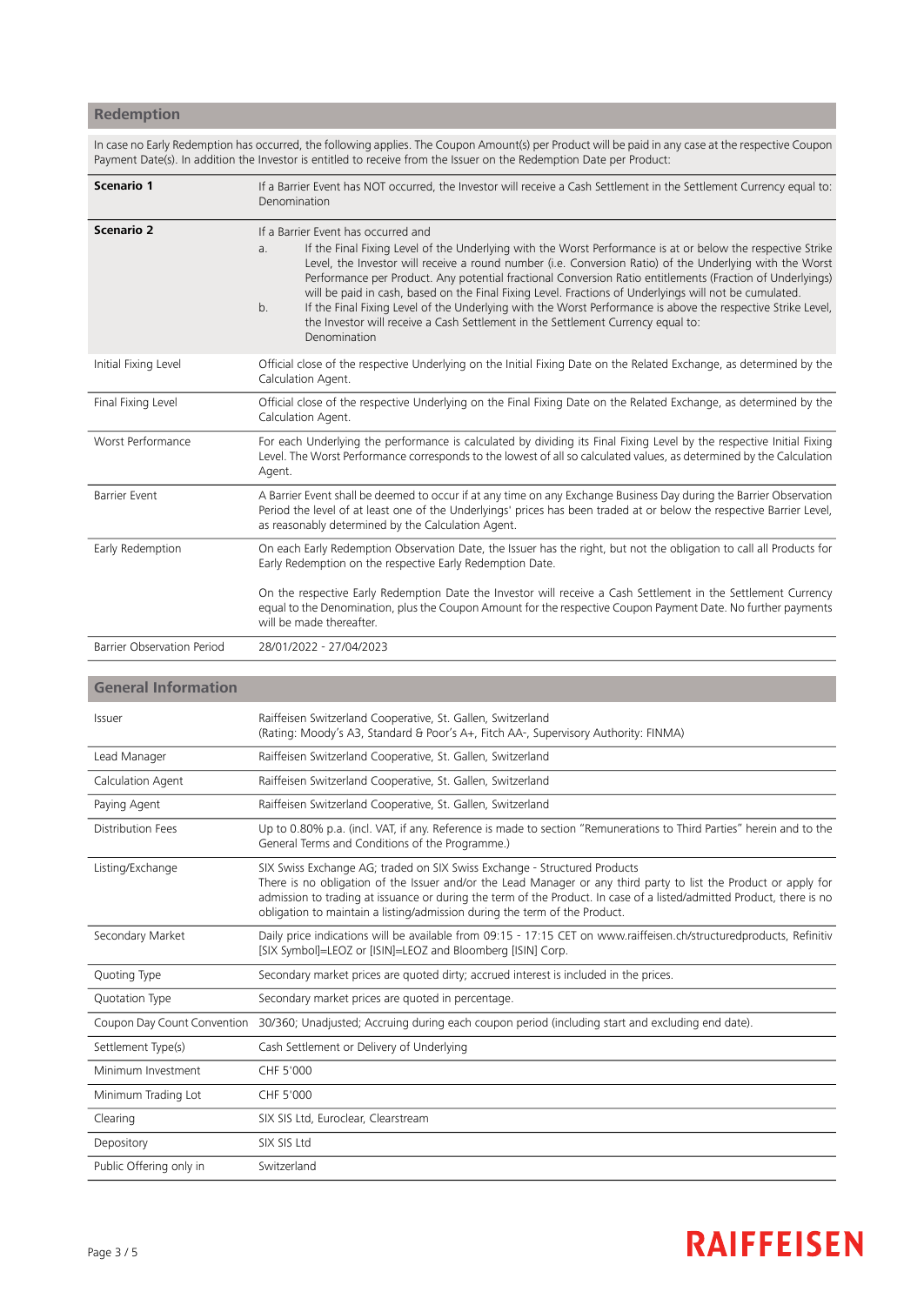Governing Law / Jurisdiction Swiss / Zurich

#### The definition "Issuing Party/Parties" as used herein, means the Issuer, as indicated in section "General Information".

| <b>Taxation Switzerland</b>                                                             |                                                                                                                                                                                                                                                                                                                                                                                                                                                                                                                                                        |
|-----------------------------------------------------------------------------------------|--------------------------------------------------------------------------------------------------------------------------------------------------------------------------------------------------------------------------------------------------------------------------------------------------------------------------------------------------------------------------------------------------------------------------------------------------------------------------------------------------------------------------------------------------------|
| Swiss Federal Stamp Duty                                                                | For Swiss stamp duty purpose, the Product is treated as analogous to a bond. Therefore, secondary market transactions<br>are, in principle, subject to Swiss stamp duty (TK22). The possible Delivery of the Underlying may be subject to Swiss<br>stamp duty.                                                                                                                                                                                                                                                                                         |
| Swiss Federal Income Tax<br>(for private investors with tax<br>domicile in Switzerland) | For private investors with tax domicile in Switzerland holding the Product as part of their private property, the Interest<br>Component of the coupon on the respective payment date(s) is subject to the Federal Direct Tax. The Option Premium<br>Component is considered as a capital gain and is therefore tax exempt for such Investors.<br>The tax treatment regarding the cantonal and communal income taxes can differ from the tax treatment regarding<br>the Federal Direct Tax. But in general the income tax treatments are corresponding. |
| Swiss Withholding Tax                                                                   | The following part(s) of the Product is/are subject to the Swiss withholding tax: the Interest Component of the<br>coupon on its respective payment date.                                                                                                                                                                                                                                                                                                                                                                                              |

The tax information provided herein is a non-binding summary and only provides a general overview of the potential Swiss tax consequences linked to this Product at the time of issue. Tax laws and tax interpretation may change at any time, possibly with retroactive effect.

Investors and prospective Investors are advised to consult with their tax advisers with respect to the Swiss tax consequences of the purchase, ownership, disposition, lapse or exercise or redemption of a Product in light of their particular circumstances. The Issuing Parties and the Lead Manager hereby expressly exclude any liability in respect of any possible tax implications.

### **Product Documentation**

It is intended that the Products will be issued under a base prospectus ("Base Prospectus") as per article 45 FinSA approved by SIX Exchange Regulation AG ("SIX Exchange Regulation") in its capacity as Swiss Prospectus Office. Only the Final Terms, which will be available no later than on the Issue Date, together with the Base Prospectus of the relevant Issuance and Offering Programme (the "Programme") dated 08 November 2021 containing all further relevant terms and conditions, shall form the entire and legally binding documentation for this Product ("Product Documentation"). The Final Terms will be registered with SIX Exchange Regulation in its capacity as Swiss Prospectus Office. The Final Terms should always be read together with the Base Prospectus. Definitions used in this Termsheet, but not defined herein, shall have the meaning given to them in the Final Terms and the Base Prospectus. Even though a translation into other languages might be available, only the English version of the Final Terms jointly with the Base Prospectus are legally binding.

The Products may be offered, sold or advertised, directly or indirectly, in Switzerland to retail clients (Privatkundinnen und -kunden) in the meaning of the FinSA ("Retail Clients") in accordance with the FinSA.

A Swiss key information document / key information document in accordance with Regulation (EU) No 1286/2014 (PRIIPs Regulation) has been prepared in relation to the Products and may be obtained, free of charge, upon request from the Lead Manager (see the contact details below).

Notices to Investors in connection with this Product shall be validly given in accordance with the terms and conditions of the Programme. In addition, any changes with regard to the terms and conditions of this Product will be published on the relevant Termsheet on www.raiffeisen.ch/structuredproducts, or for listed products, in any other form as permitted by the rules and regulations of the SIX Exchange Regulation AG. Notices to Investors relating to the Issuing Parties will be published on www.raiffeisen.ch/structuredproducts and/or on the web page of the respective Issuing Party.

Insofar as this publication contains information relating to a Packaged Retail and Insurance-based Investment Product (PRIIP), a Key Information Document in accordance with Regulation (EU) No 1286/2014 (PRIIPs Regulation) is available and can be obtained from www.priipkidportal.com.

During the whole term of this Product, the Product Documentation can be ordered free of charge from the Lead Manager Raiffeisen Switzerland Cooperative, The Circle 66, 8058 Zurich-Airport (Switzerland), via telephone (+41 (0)44 226 72 20\*) or via e-mail (structuredproducts@raiffeisen.ch). Please note that all calls made to numbers marked with an asterisk (\*) are recorded.

### **Significant Risks**

Prospective Investors should ensure that they fully understand the nature of this Product and the extent of their exposure to risks and they should consider the suitability of this Product as an investment in the light of their own circumstances and financial condition. Products involve a high degree of risk, including the potential risk of expiring worthless. Potential Investors should be prepared in certain circumstances to sustain a total loss of the capital invested to purchase this Product as well as the transaction costs. Prospective Investors shall consider the following important risk factors and read the section "Risikofaktoren" of the Programme for details on all other risk factors to be considered.

This is a structured product involving derivative components. Investors should make sure that their advisors have verified that this Product is suitable for their portfolio taking into account the investor's financial situation, investment experience and investment objectives.

The terms and conditions of the Product may be subject to adjustments during the lifetime of the Product as set out in the Programme.

**Product Specific Risks**: To the extent that this Product is not capital protected, investors may lose some or all of their investment as well as the transaction costs as they are fully exposed to the performance of the Underlyings. The Product does not confer any claim to receive rights and/or payments of the Underlying, such as dividend payments, unless explicitly stated in the documentation governing the Product. Please refer to the Product Documentation as regards the further Product specific risk factors to be taken into account.

**Issuer Risk**: Investors are exposed to the credit risk of the Issuer. If the Issuer is not able to make a payment or becomes insolvent, investors could lose some or all of their investment.

**Market Risk**: Market risk may have a negative impact on the value of and the return on an investment in the Product. Market risk is the risk associated with the effect of changes in market factors such as interest and foreign exchange rates, equity and commodity prices, credit spreads or implied volatilities, on the value of assets and liabilities held for both

# **RAIFFEISEN**